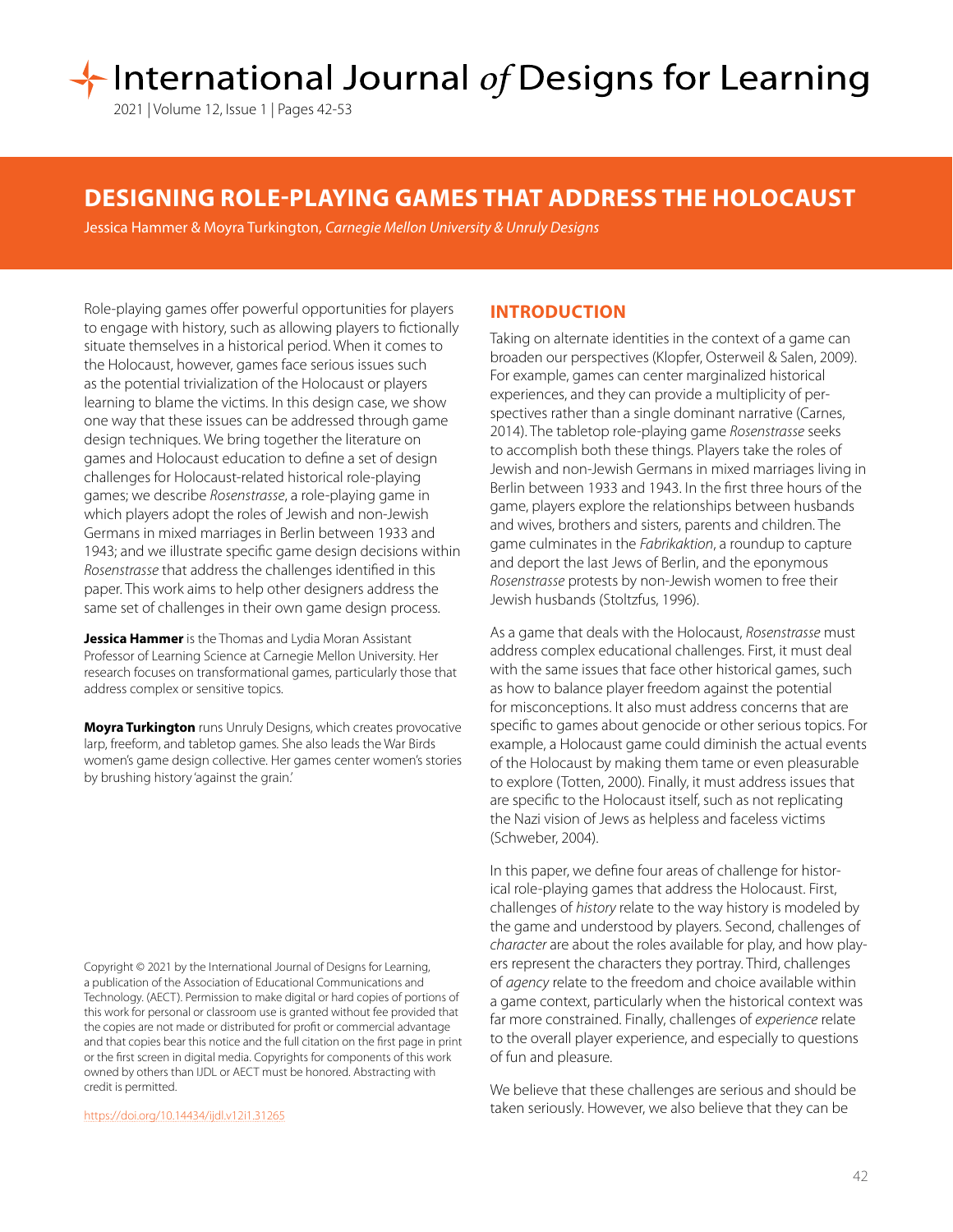addressed through thoughtful design. We therefore explain specific design decisions of *Rosenstrasse* and demonstrate how they respond to these challenges. For example, we used the design of in-game narrative situations to help manage player expectations around how much agency they, and their characters, should have.

We do not believe that ours are the only possible responses to the challenges of the Holocaust as a game design space. In fact, we share our approach with precisely the opposite hope: that exposing our reasoning about our game design decisions will help other designers tackle the topic with respect, insight, and courage.

# **HISTORICAL AND SERIOUS ROLE-PLAYING GAMES**

Hammer et. al. (2018) identify key learning-relevant opportunities of role-playing games. These opportunities include portraying a character, manipulating a fictional world, generating an altered sense of reality, and sharing an imaginative space. These strengths can be applied to historical role-playing games in a range of ways. Most commonly, players take on the role of stakeholders in these historical events and explore them through the lens of their characters. For example, games in the Reacting to the Past series situate players in a Ming dynasty succession crisis, the trial of Anne Hutchinson, and the Indian independence negotiations (Reacting to the Past, 2018). Although many role-playing games incorporate fantastic or fictional elements, these elements can actually encourage players to research and reflect on history (Hammer & Heller, 2012). As a complementary strategy, some role-playing games allow players to adopt the roles and practices of historians, either by explicitly situating them in the role of historical researchers (Robbins, 2011) or by supporting player-initiated research as a key component of play (Hammer & Heller, 2012). Finally, historical role-playing games can help *concretize* aspects of history that might otherwise remain abstract.

Whether historical or otherwise, role-playing games can tackle serious topics from cancer (Stark, 2013) to slavery (Ellingboe, 2008). Role-playing games that address serious topics use both narrative design and system design to help the player take on a role that may lie outside their personal experience (Sampat, 2017). For example, *Dog Eat Dog*  (Burke, 2013) explicitly deals with themes of colonialism and occupation. Narratively, it asks players to take on the roles of the occupiers and the colonized. In terms of system, the occupier may take a token from native characters anytime they break the occupier's rules. These two aspects of the game reinforce one another to illuminate what it feels like to live under an occupying force. As with historical games, serious role-playing experiences sometimes tackle difficult topics through the lens of fantasy. For example, the live-action game *Kapo* explores the social dynamics of an

authoritarian prison camp, but it is set in an alternate version of the present day rather than in a particular historical period (Kapo, 2017).

Historical and serious role-playing games provide *experiences* for players, but they do not necessarily produce transformation by themselves. To support learning outcomes, games can be embedded in formal learning environments and used as part of lesson plans (Clark et al., 2016). However, there are also informal approaches that are centered on play. For example, many games include a post-game debrief, which can induce reflection and transfer. Debriefs can be conducted by an instructor, by a game facilitator, or by other participants (Crookall, 2014; Atwater, 2016). An alternate approach is Kemper's *autoethnographic* method, in which self-directed reflective activities help connect the player's lived experience to experiences in the game (Kemper, 2017).

# **CHALLENGES OF HOLOCAUST EDUCATION GAMES**

Making transformational games is a difficult challenge. The experience must be successful *as a game* if it hopes to leverage the benefits of play (Klopfer et al., 2009). At the same time, the experience must generate the desired transformational outcomes (Culyba, 2018). Existing work on transformational games emphasizes the concept of *alignment* between game design and transformational outcomes. For example, the EDGE framework for educational games seeks to align learning goals and game mechanics (Aleven et. al., 2010); the Transformational Framework supports alignment between purpose, audience, barriers, and more (Culyba, 2018); and the Tandem Transformational Design Process emphasizes alignment between design goals and prototypes (To et. al., 2016).

Dealing with the Holocaust in games introduces challenges over and above the broader challenges of transformational game design. A major question in the field of Holocaust education concerns the appropriateness of simulations and games as a pedagogical approach (ADL, n.d.). On the one hand, researchers raise serious concerns about whether a game-based approach might diminish the historical events themselves (Laqueur, 1994; Totten, 2000) and whether the benefits of games are worth the risk of misconceptions (Totten, 2000). On the other hand, empirical research on Holocaust simulations suggests that it is *possible*, with appropriate design goals, to use games and simulations for Holocaust education. For example, Schweber (2004) observed a highly successful classroom simulation that both effectively captured the historical experience and connected it to larger moral themes. Although Schweber attributed the success of the simulation to a uniquely gifted instructor, we believe that her work illustrates what games and simulations *can* achieve—if the challenges of designing with the Holocaust are kept in mind.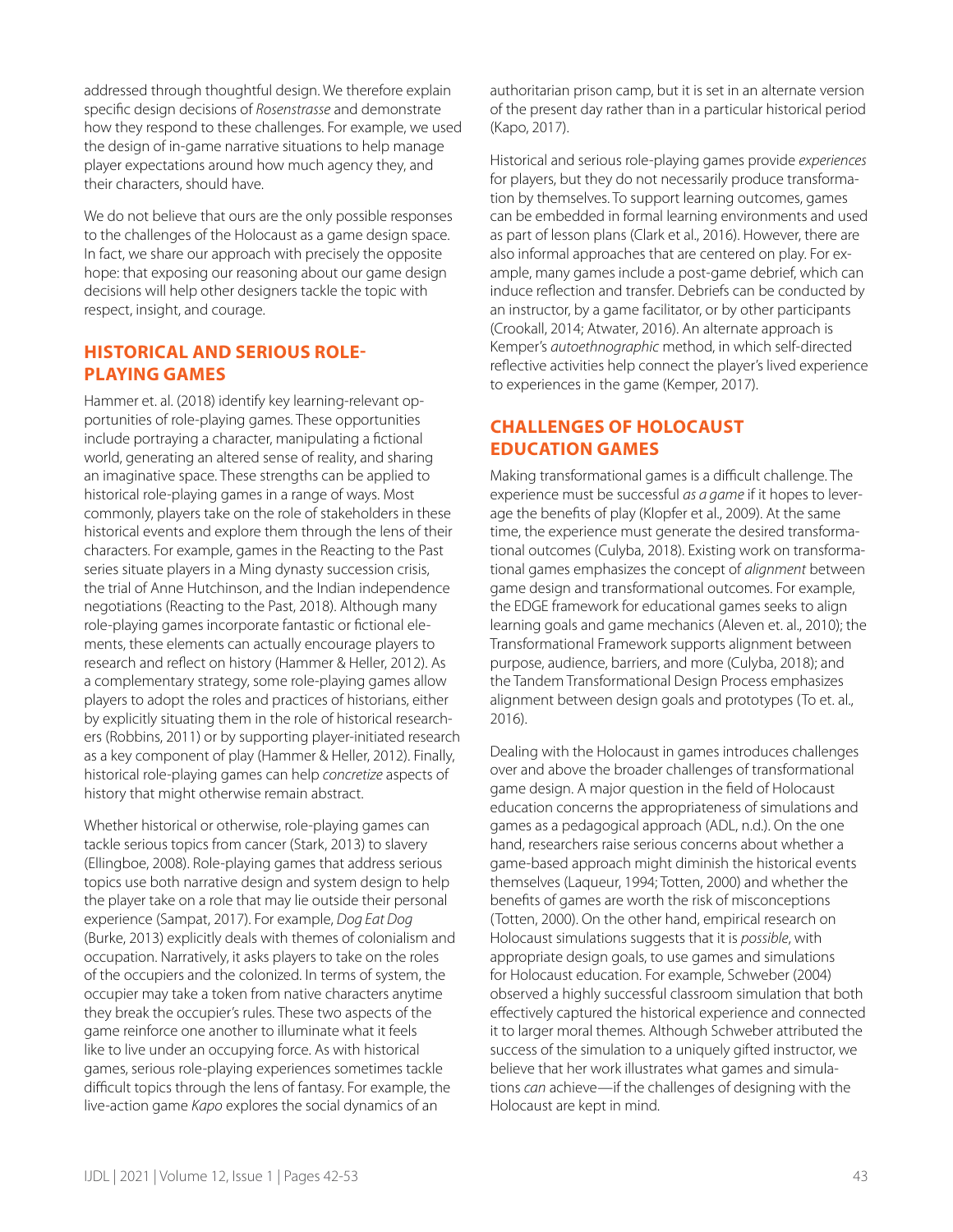To define a list of challenges in this area, we turned to the literature on Holocaust education, with an emphasis on work related to games and simulations.

Additionally, we knew that game genre would affect which challenges were relevant, and how they could be addressed through design. We therefore also looked at research on analog role-playing games, which served both as a filter for our analysis of the Holocaust education literature and as a source of additional challenges. After generating a list of potential issues, we used affinity diagramming to group similar concerns, resulting in a list of eight challenges across four separate categories. These categories are challenges of *history*, challenges of *character*, challenges of *agency*, and challenges of *experience*. We now unpack each of these categories in turn.

# **Challenges of History**

Research on history games shows that players can engage deeply with historical material in games, including exploring system dynamics, learning social history, and developing a sense of personal connection with the past (Squire et. al., 2006; Hammer & Heller, 2012; Schrier, 2005; Rosenzweig & Thelen, 1998). However, the same freedom that lets players experiment, explore and construct meaning in games also comes with risks (Klopfer et al., 2009). For example, players may create meaning that is at odds with the historical record, particularly when they are engaging with games outside of formal learning contexts.

We therefore identify the risk of **historical misconceptions by players** as a key challenge. This risk is particularly salient

for Holocaust education because of the ongoing challenge of Holocaust denialism. One strategy used by Holocaust deniers is to amplify or invent inaccuracies in the historical record, and then use them as evidence for their larger points. Players' misconceptions about the Holocaust, no matter how they are acquired, may leave them vulnerable to being targeted by denialism in the future.

Another challenge of historical games is selecting the perspective from which they portray history. All historical games are designed with a particular perspective in mind, whether they acknowledge this perspective or not. For example, *Oregon Trail* implicitly casts the player into the role of white male settlers, and treats indigenous people as either stereotypes or threats (Slater, 2017). *When Rivers Were Trails* responds by centering Anishinaabeg stories (ILTF, 2019). The contrast between these games demonstrates how designers' choices about perspective affect what is treated as relevant. For example, the displacement of indigenous people from their lands is barely touched in *Oregon Trail* and central to *When Rivers Were Trails*. Salvati and Bullinger (2013) frame this issue as "selective authenticity" and consider it key to the history-making process of game designers.

When it comes to Holocaust education, Schweber (2004) frames this issue as a **lack of historical context.** Educators must show how the Holocaust was dependent on both active collaborators and passive bystanders, without encouraging learners to prioritize the perspectives of perpetrators over those of victims. Game designers in turn must decide what gets modeled in the game, and how, in terms of these different social roles.

| <b>HISTORY</b>    | Historical misconceptions. Players might learn incorrect information about history, or take the<br>wrong lessons away from the game.<br>Lack of context. Players might fail to situate the experiences of the characters in the larger context of<br>German society, including the roles of bystanders and perpetrators. |
|-------------------|--------------------------------------------------------------------------------------------------------------------------------------------------------------------------------------------------------------------------------------------------------------------------------------------------------------------------|
| <b>CHARACTER</b>  | <b>One-dimensionality.</b> Players might stereotype or otherwise flatten the characters, particularly the<br>Jewish characters.<br>Over-identification. Players might think that they 3 really get it" because of their play experience,<br>which is disrespectful to the survivors and victims of the Holocaust.        |
| <b>AGENCY</b>     | <b>Blaming the victims.</b> Players might think that they could make better decisions than real people<br>could have.<br><b>Unrealistic expectations.</b> Players might try to solve in-game problems in ways that are inappropriate<br>for the context or time period.                                                  |
| <b>EXPERIENCE</b> | Inappropriate fun. Players might have playful or otherwise light-hearted experiences that could<br>conflict with the seriousness of the topic.<br><b>Upsetting experience.</b> Players might feel upset while dealing with intensely emotional themes and<br>difficult subject matter.                                   |

**TABLE 1.** Challenges of Holocaust-related role-playing game design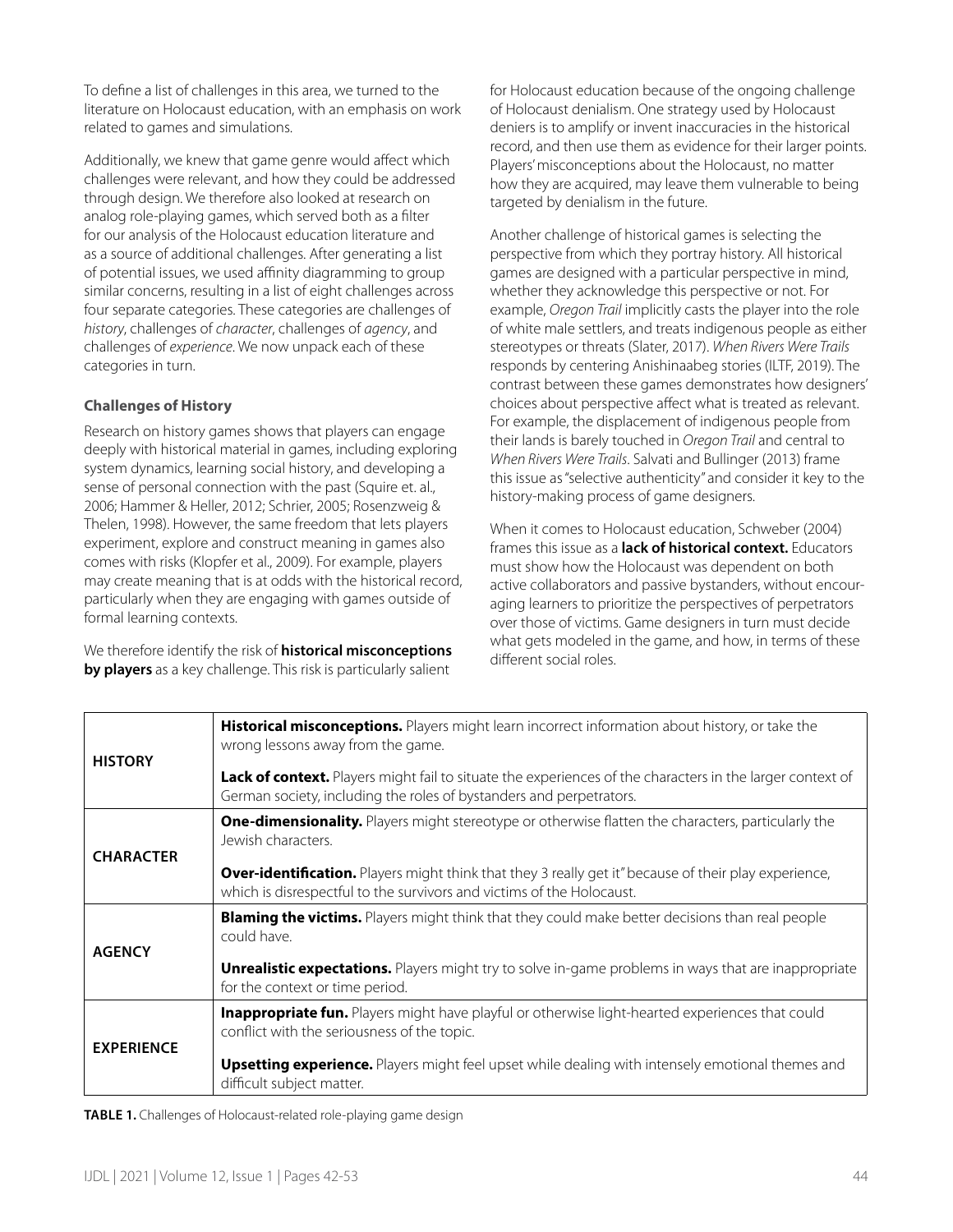#### **Challenges of Character**

In historical role-playing games, players typically take on the roles of characters within a historical setting (Hammer & Heller, 2012; Hammer et. al., 2018). In many such games, the characters are pre-generated, so that the designers can control the perspectives represented in the game (e.g. Reacting to the Past, 2018). Even when the characters are pre-defined, however, players still choose how to interpret their characters. In doing so, players draw on prior knowledge about how their characters should think, feel, and behave. Players can therefore turn to stereotypes or one-dimensional representations of marginalized groups (Hodes, 2019).

When it comes to Holocaust education, the problem of **one-dimensionality** can manifest in the flattening of Jewish stories into a single story of victimhood (Schweber, 2004). Images of Jews in Holocaust education emphasize propaganda images and images from death camps. Although there are valid educational reasons to choose these images, they also frame Jews through the eyes of the perpetrators of the Holocaust, and reflect antisemitic stereotypes about Jews as weak and pathetic. Because this framing is so common in Holocaust contexts, it can be challenging to give players other ways to understand Jewish stories.

Additionally, when players do the cognitive work of taking on a character, they can experience *bleed*, or a transference between player and character (Kemper, 2017). Role-players become famously attached to their characters, to the point where gaming organizations use a "Tell Me About Your Character" booth to raise money for charity (Big Bad Con, 2019). Players are willing to pay for the chance to talk about their characters to a sympathetic ear.

This deep connection between player and characters is one of the learning opportunities that role-playing games provide. However, in the Holocaust education context it can produce **over-identification.** Players may come to believe that because they connected with their characters, they truly understand what the victims of the Holocaust had suffered (Totten, 2000). This attitude is not only incorrect, it is disrespectful to both the victims and survivors. However, some degree of engagement with one's character is key to the role-playing genre. Historical role-playing games must walk the line between inappropriate over-identification, and none at all.

#### **Challenges of Agency**

Games are "the art form of agency" (Nguyen, 2020), in which players take on temporary goals and temporary limits to their capacities. Players are used to the idea that the challenges in games are scaled to their capacities, and they expect that skill and perseverance should result in the ability to progress. Although some games challenge this preconception, Sid Meier's framing of a game as "a series of

meaningful choices" is something most players bring to the table.

This expectation may even be heightened in the case of role-playing games, because role-playing games typically allow open-ended input from players (Hammer et al., 2018). Participants use game rules, social negotiation, cultural norms, shared narrative understandings, artifacts such as character sheets, and more to agree on how they can contribute to the game, and on the consequences of that contribution (Hammer et al., 2018). For example, many groups adopt the social norm of "rulings not rules," which gives groups the freedom to interpret rules differently based on game situations (Wick, 2016).

In the context of Holocaust education, player expectations about agency can cause players to **blame the victims** of the Holocaust. In a game context, players expect to be able to make an optimum choice, or at the very least to grow in mastering the system. However, in the context of the Holocaust, there were often no good choices. This can lead players to believe that they would have made better decisions than the people who were living those choices, which reflects a naïve approach to social systems and can sometimes be used to blame the victims of the Holocaust (Totten, 2000).

Player expectations about agency can also create **unrealistic expectations.** Players may believe that they should be able to change situations that they are not able to change. They may try to solve in-game problems anachronistically, or in ways that ignore the social pressures and social context that is relevant to their characters. In turn, they may become frustrated when the strategies that they expect to be effective are repeatedly frustrated by the game's model of reality.

#### **Challenges of Experience**

Game scholars show that there can be a range of emotional experiences in games. For example, Hunicke and colleagues (2004) illustrate eight different types of fun in games, including the pleasure of tackling a challenge, the pleasure of connecting with friends, and the pleasure of physical sensation. Other taxonomies of fun include Lazzaro's Four Keys model (2004) and Yee's empirically-grounded account of player motivations in multiplayer games (2016). Games can include experiences that are not typically understood as fun, as demonstrated by the popularity of serious or difficult games. For example, *That Dragon, Cancer*, which deals with the death of the designer's son, demonstrates that players are *willing* to be serious in games.

It is important to understand the range of experiences that are possible in play, because Holocaust educators raise the concern that game-based learning might introduce **inappropriate** fun. If players are light-hearted or silly during play, it could conflict with the seriousness of the topic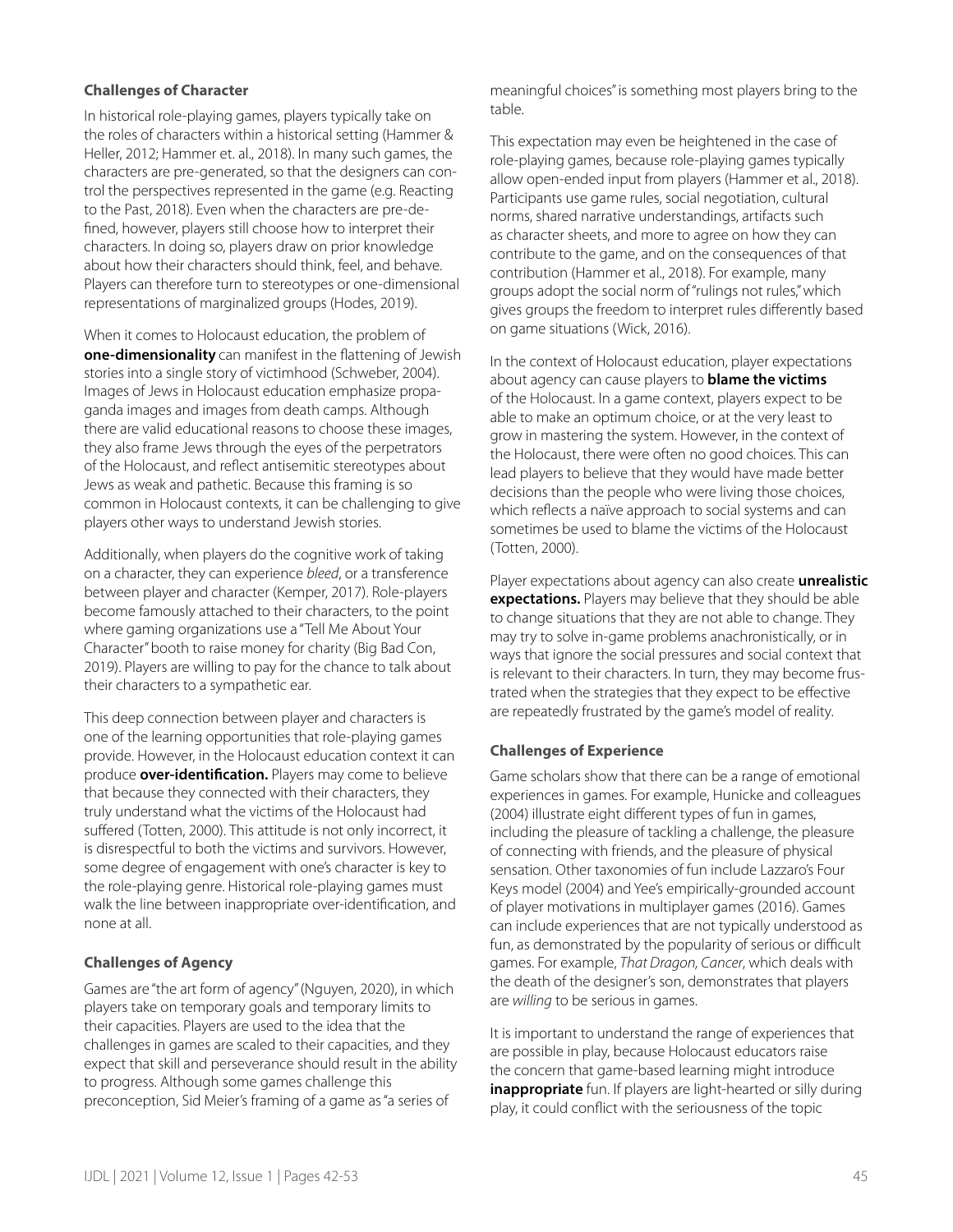and trivialize the events of the Holocaust (Laqueur, 1994; Totten, 2000). Even the most skillfully designed Holocaust education projects sometimes struggle to set an appropriate tone for participants, as illustrated by the Yolocaust project critiquing selfies taken at the Holocaust Memorial in Berlin (Yolocaust, 2019). Additionally, even if players are having a deep, respectful experience in a game context, they may not have the language to describe what they are feeling (viz. Schweber, 2004). If they describe what they are feeling as "fun," it can disconcert outsiders and communicate the wrong expectations about the experience.

When games get serious, they can also create **distressing or upsetting experiences.** For example, *Just a Little Lovin'* deals with the AIDS crisis head-on, tackling love and death and queer community in New York City between 1982 and 1984 (JALL, 2019). These are intensely emotional themes, and the game includes extensive workshops and other techniques to help people manage their own experience.

# **WHAT IS ROSENSTRASSE?**

*Rosenstrasse* is part of the *War Birds* project, which creates analog historical role-playing games that seek to "brush history against the grain" (Benjamin, 2005) by centering

women's stories in wartime. Previous releases in the *War Birds* series have dealt with queer women finding community in the WWII motor pool, a 1943 hate strike where white women refused to work alongside black women on the factory line, and the role of Danish women in the resistance to German occupation (Turkington et. al., 2017). As part of this project, *Rosenstrasse* seeks to engage players with a little-known piece of history, and to uplift the perspectives of both women and Jews.

*Rosenstrasse* is designed for four players and one facilitator, set in Berlin between 1933 and 1943, and intended to be played in a single four-hour session. During play, players describe the thoughts, feelings, and actions of their characters; players may also choose to act out what their characters do in some scenes. The facilitator presents game challenges, tracks secret information, helps players follow the rules, and manages the time allocated to each scene.

Rather than asking players to participate in open-ended role-play, the game is highly structured. The game is made up of 90 individual scenes for eight pre-generated characters. At the beginning of each scene, the facilitator refers to the game book (Figure 1) for instructions. For example, they might be asked to read a narration aloud to the players, to



**FIGURE 1.** Game materials.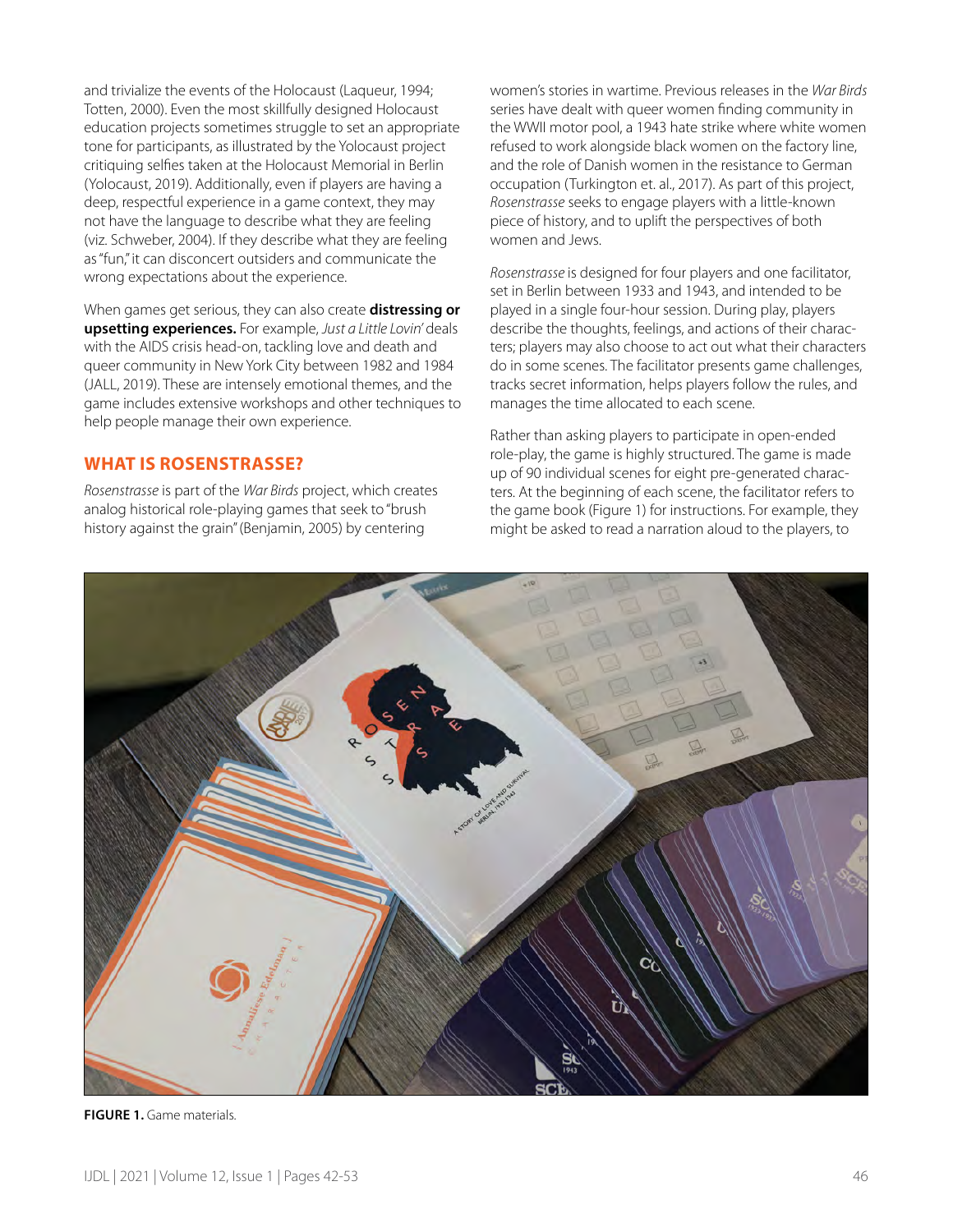skip to the next scene, or to check in with how the players are feeling.

Typically, the players are then asked to draw a card (Figure 1). Each card is targeted to one or more of the eight characters, and contains a situation that those characters face. The affected players read the card aloud so that everyone knows the situation their characters face. Each card ends with a prompt that asks the players what their characters think, feel, and/or do. The affected players respond verbally to the prompt, either acting out or describing their characters' actions. The facilitator helps them with this process as needed, for example by asking them provocative questions if they become stuck.

After the scene is complete, the facilitator checks the game book again for further instructions. For example, if a male character has come to the attention of the Reich, there may be consequences for him.

Scenes are played in a pre-defined order, moving forward through time. The game contains five sections: a Prologue (1921-1933), Act I (1933-1937), Act II (1938-1942), Act III (February-March 1943), and the Epilogue (1943).

Prologue scenes define the relationships between the characters, all of whom are in "mixed" marriages between Jewish and non-Jewish Germans. These scenes give the players a chance to figure out how they are interpreting their characters, and to explore the foundations of what makes their relationships work.

In Act I, Hitler has just been appointed as chancellor. The country is economically unstable, politically polarized, and ideologically divided, and the civil rights of Jews are being slowly eroded. For example, the Nuremberg Laws of 1935 forbade marriages between "Aryans" and Jews, while by 1936, Jews had been banned from all professional jobs. Scenes in this phase of the game show how the joys and challenges of daily life continue to exist side-by-side with the revocation of civil rights, and give players a chance to build out their relationships further.

In Act II, the net tightens—but the characters' intermarriages still protect them, to a degree. In 1939, approximately 30,000 intermarried couples remained in Germany (Kaplan, 1999). Marriages where the Jewish partner was female were in many ways treated as German families, while intermarriages involving Jewish male partners were far more affected by legal restrictions (Stoltzfus, 1996; Koonz, 2013). Nonetheless, intermarried German Jews did not have to fear deportation, even as the remainder of the Jews of Germany were being systematically executed. Scenes in this act reflect rising tension and fear, and ask the characters to explore how the pressure they are under affects their marriages and families, but without putting them at direct risk of death.

Act III tightens focus to the protest itself. On February 27, 1943, the Gestapo began a final roundup to capture and deport the last Jews of Berlin, including approximately 1,500 Jewish men married to non-Jewish women. Most of the men were taken to Rosenstrasse 2-4, where hundreds of women protested day and night, demanding their husbands' release (Stoltzfus, 1996). During this phase of the game, the players alternate between playing the imprisoned male characters, and the female characters at the protest.

Finally, the epilogue shows the fate of the male characters, who might be released, sent to a prison camp, or murdered. The fate of each male character depends on the choices they, and their spouse, have made during the game.

*Rosenstrasse* is specifically and explicitly a Holocaust game. It seeks to challenge dominant narratives about the Holocaust, and to use that challenge to motivate people to protect vulnerable populations today. It is easy to think of the Nazi regime as an unchallengeable, powerful evil. Although that is a reasonable story, it is also not the whole truth. In the Rosenstrasse protests, a group of ordinary women, who were themselves in vulnerable situations, looked the Reich in the eye and demanded their husbands back—and the Reich blinked. This story tells us that we cannot use the overwhelming power of an evil regime to excuse ourselves from action. The game challenges players to consider the idea that there might have been more that could have been done to protect Jews at the time, and to consider what they might be able to do to resist injustice today.

*Rosenstrasse* also aims to start conversations about activism and resisting oppression. Engaging with difficult topics through the medium of a game makes it easier to start conversations that might otherwise be fraught. When players tell stories about how they resisted oppression in the game, they can also start talking about what resistance to oppression means today. In our work with the game so far, we have observed that players are not only able to make these connections, but also tie them to action (Hammer et al., 2018).

# **DESIGN RESPONSES TO THE CHALLENGES**

As designers, we knew we needed to respond to the challenges of Holocaust-related historical role-playing games described earlier in this paper. However, our responses to those challenges were not one-to-one, a single design choice for each challenge. Instead, we made a set of key design decisions that, taken together, helped us address these challenges. (To see how the design decisions match up to the challenges we identified, see Table 2.)

These design decisions were typically not *just* taken because they helped us address the challenges we identified. They also moved us in positive directions toward our design goals. For example, as we will see below, the decision to have two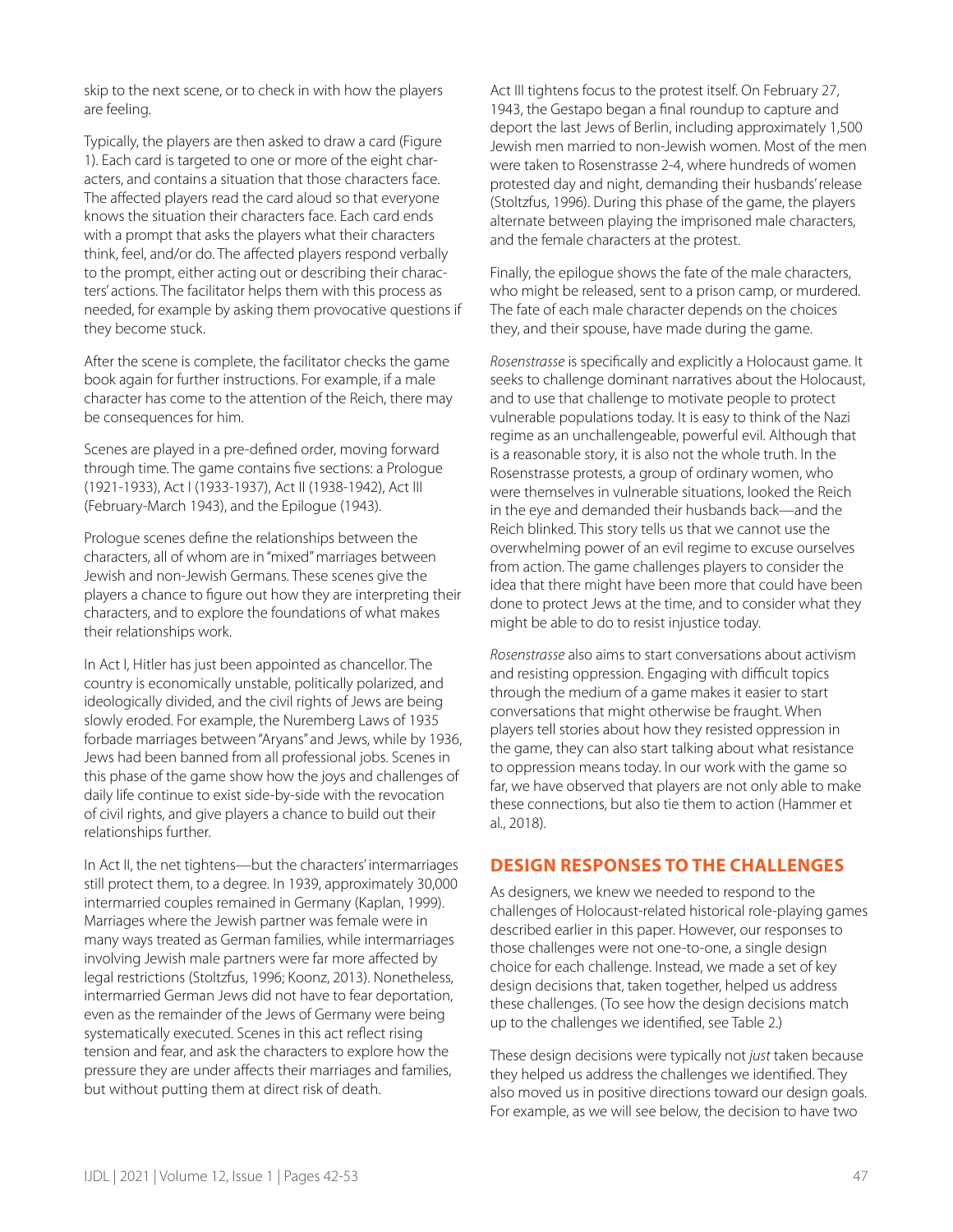| <b>Historical misconceptions</b> | Playing relationships<br>Situation and prompt design<br>Facilitation guidance      |
|----------------------------------|------------------------------------------------------------------------------------|
| <b>Lack of context</b>           | Playing relationships<br>Designing for complicity                                  |
| One-dimensionality               | Playing two characters<br>Playing relationships<br>Situation and prompt design     |
| Over-identification              | Playing two characters<br>Designing for complicity                                 |
| <b>Blaming the victims</b>       | Situation and prompt design                                                        |
| <b>Unrealistic expectations</b>  | Situation and prompt design<br>Facilitation guidance                               |
| Inappropriate fun                | Defining the player experience<br>Situation and prompt design                      |
| <b>Upsetting experience</b>      | Defining the player experience<br>Ongoing consent process<br>Facilitation guidance |

**TABLE 2.** Design responses to the challenges of Holocaust-related role-playing games.

characters per player helps with several of the challenges we identified.

However, this choice also helped us center women's voices and stories, without decentering the voices of Jewish men.

## **Defining the Player Experience**

The first key decision we made was defining the player experience we wanted to create. It is not easy to find the right emotional tone for a game like *Rosenstrasse*. On the one hand, it should not be a "beer-and-pretzels" game—lighthearted and humorous. On the other hand, the game should not be overwhelmingly distressing, to the point where players are unable to engage with play or learn anything from the game.

To address this question, we brainstormed keywords that would help center our vision. We came up with a list of words that evoked the tone and feel of the game: elegaic, vulnerable, and tense. Looking at the game literature, we could see that we might draw on the pleasures of fellowship (players connecting with one another), discovery (what card would be drawn next?), and expression (how would characters react to the prompts they were given?) as ways to sustain player engagement with these feelings (Hunicke et al., 2004).

Second, we thought how the emotional experience of the game might vary over time. At a high level, the game draws the emotional tension tighter and tighter over the course of the first two acts and the beginning of the third act. Only at the very end of the game can the characters (and players)

achieve the emotional release of being able to *do something* about the increasingly dire situation they face. As described below, for the vast majority of the game, players are only offered scenes that limit their agency. They must experience their characters as vulnerable, helpless, unable to resist the power of the Reich. Only at the end of the game are the female characters offered scenes of resistance—and by then the players are typically willing to leap at the opportunity.

Understanding the variance in the game's emotional experience also allowed us to draw on lessons from Shakespeare and other dramaturges about incorporating joy into tragedy. Having moments of happiness gives players room to breathe—and heightens the grief and horror of the rest of the game. For example, one situation card places Izak and Ruth at their joint family Seder. The players are asked to play out the joyful Jewish ritual of *afikomen*, in which parents make promises to their children in order to retrieve a ritually significant piece of *matzah*. On the one hand, this is a playful moment. On the other hand, the players know that Ruth and Izak may not be able to keep their promises as the world darkens around them. This "double consciousness" brings an elegaic quality to even the most joyful, potentially silly scenes.

Finally, our consent process (detailed below) helped make it acceptable to address darker tones and themes. Although the material is distressing, players know what they are getting into when they agree to play the game. The process of discovery, embodied in the card deck, is one they know will be one of journeying into darkness. But because they know, they agree, and can prepare, it becomes possible to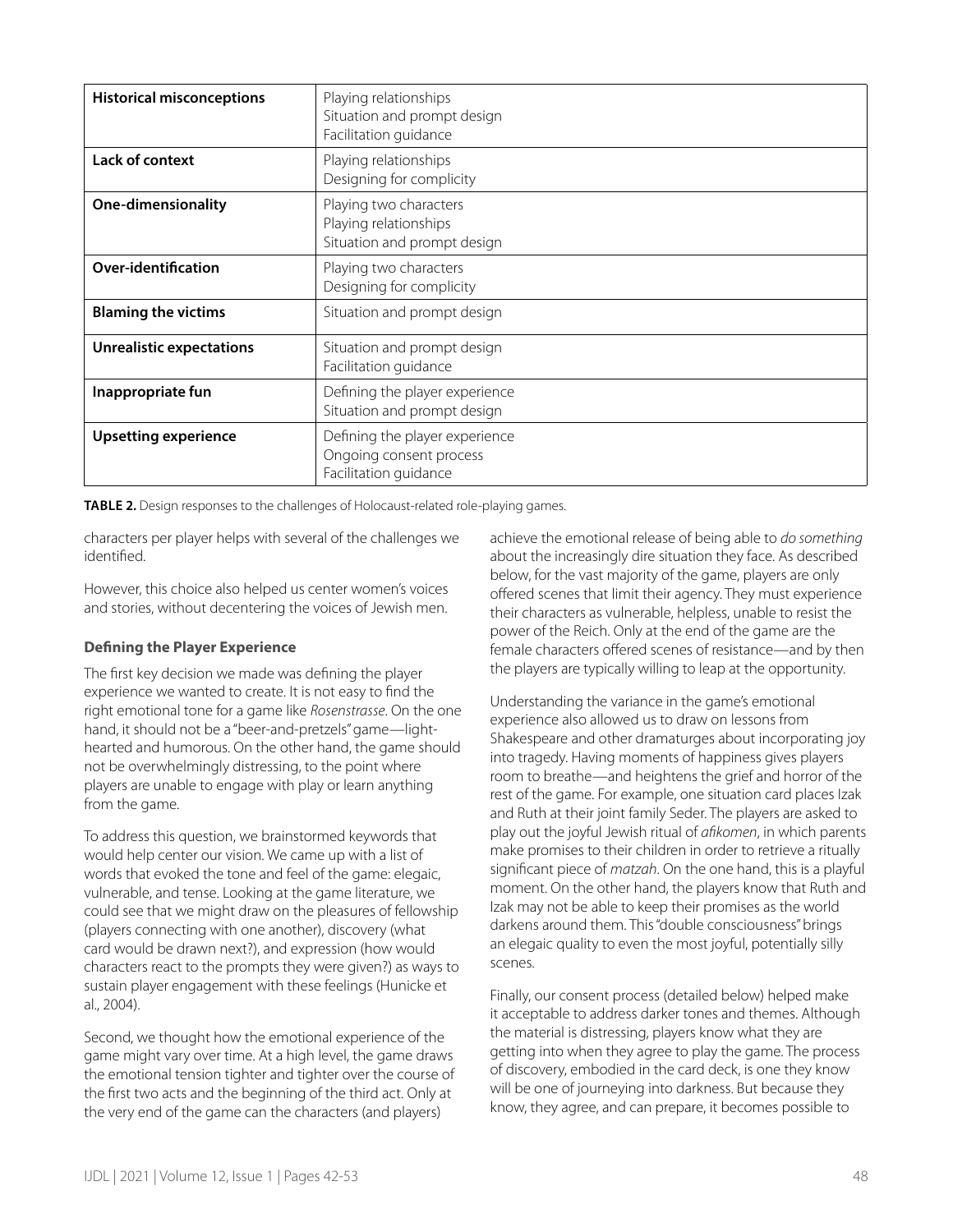aim for a meaningful and challenging game rather than one that is always pleasurable.

## **Ongoing Consent Process**

Because of the tone and themes of the game, it was important for us to have clear and ongoing consent for players to participate. Making sure that players consent reduces the chance that the play experience will demotivate players and induce reactance (Heeter, 1992). Ongoing consent also gives us more leeway to introduce difficult topics and themes without distressing players beyond what they can bear. Although the historical events were devastating, it is important to meet learners where they are.

Our ongoing consent process begins with the meta-structure of the game. *Rosenstrasse* is explicitly a voluntary game for adults. It may not be used with minors, nor must it ever be made mandatory. For example, we have agreed for the game to be used as an optional teacher training for instructors who want to better understand the Holocaust, but not for the game to be assigned in college classrooms. Although we know that once the game is released we lose control of how it is used, the game book contains explicit instructions that warn against ever requiring people to play the game.

Before play begins, we include calibration workshops to help players identify which storylines they most want to engage with, and to help players be aware of other participants' personal relationships to the Holocaust. As part of this, facilitators explicitly instruct participants that player experiences come before the game itself. Treating players as human beings first, and players second, helps maintain consent from the human beings to participate in the activity of the game.

Finally, consent is framed as an ongoing process throughout the game. Facilitators have explicit instructions for what to do if a player says they have to stop or take a break. They are instructed to support players in taking care of themselves, and have a written plan for what to do if one or more players drops out midway through. By having explicit instructions for facilitators, we do not leave it up to their personal judgment about whether or not to stop the game, and we reduce the mental cost to them of figuring out the necessary steps for taking care of their players as human beings.

## **Playing Relationships**

*Rosenstrasse* asks players to take on the roles of pre-generated characters, rather than to create their own. Each character is designed not individually, but as part of a pair. Annaliese and Max, Kurt and Inge, and Klara and Josef are all married couples; Ruth and Izak are brother and sister, who are both married to non-Jews (played by the facilitator as needed). Figure 1 shows the relationships among the characters; note, each player takes the role of two characters, which is further discussed in the next section.

Players may not have prior knowledge about the Holocaust, an assumption which has been borne out in playtests. Instead, *Rosenstrasse* uses the characters' experiences to link between players' prior knowledge about human relationships, and new knowledge presented in the game. For example, Max and Annaliese must move into a much smaller apartment due to the Rental Relations Act. The players can link their understanding of the relationship between the characters to the facts of the Rental Relations act.

This design technique allows us to address the issue of *one-dimensionality*, because the character pairs serve as *contrasting cases* (Barron et. al., 1998). Contrasts *between* each pair of characters illuminates a different facet of life under the Reich. For example, siblings Ruth and Izak are part of a close, warm Jewish family, while Kurt and Inge are, on the surface at least, the perfect image of an Aryan couple. Annaliese and Max are economically vulnerable, while Klara and Josef begin the game as successful intellectuals. These differences of racial category, economic position, family status, and more help players see the diversity of Jewish life and resist reducing Jews to faceless victims. Players get to experience two of these different stories through the characters they play, and watch the other two play out as other players take center stage. Our game is not one-dimensional—it is eight-dimensional, and each character's story helps players reflect on the others.

Players can also contrast *within* each relationship to situate their characters in a larger social system. For example, we observed that players contrast siblings Ruth and Izak in ways that help them understand the social structures of the Reich. When describing their frustration at how Ruth and Izak are treated differently because of their gender, players become able to articulate how racism and sexism interacted under Nazi rule. This design choice helps address the problem of lack of context in Holocaust-related games.

#### **Playing Two Characters**

In *Rosenstrasse*, each player has two characters: one male, one female. Izak, Ruth, Max, and Josef begin the game knowing they are Jewish, while Kurt and Klara discover their Jewish classification during play. Every player therefore has at least one female character, and at least one Jewish character. The character pairings are decided in advance. For example, the person playing Annaliese is also the person playing Izak. At the beginning of the game, players participate in brief calibration activities to help the facilitator decide which player gets which pair of characters. See Figure 1 for which characters are assigned together.

Players can compare and contrast not only between the two characters in each relationship, and between the four relationships represented, but also between the two characters they are assigned. This helps address the issue of one-dimensionality. Players get to experience characters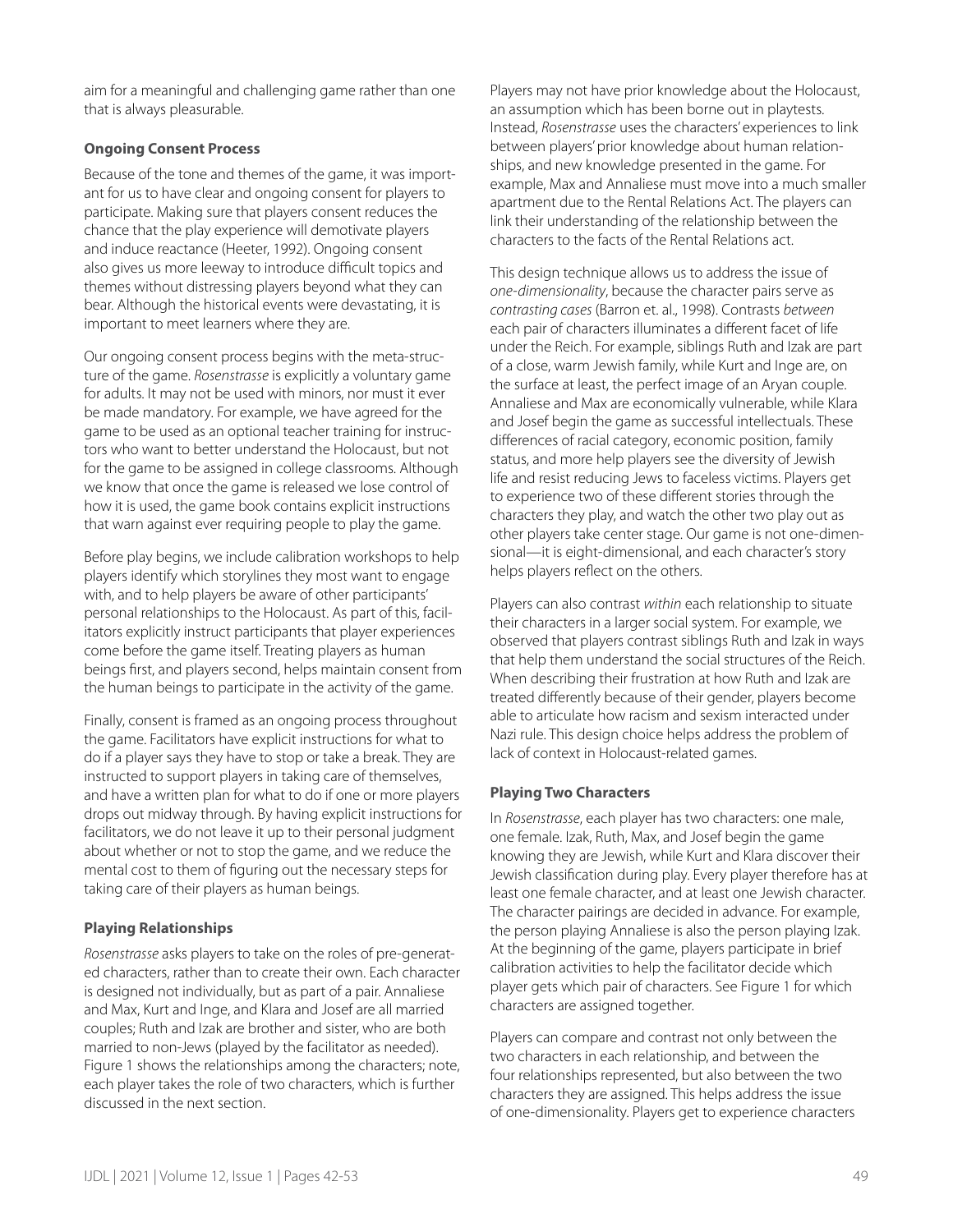

**FIGURE 2.** Character assignments at the table.

with two very different stories. For example, Kurt and Klara are played by the same player. Both characters discover during play that they are classified by the Reich as *mischling*, or partially Jewish, despite having through of themselves as non-Jews all their lives. However, the characters are in very different social situations. Kurt is deeply invested in the ruling regime, including depending on them for his paycheck. Klara has rejected the implicit assumption of Aryan superiority in order to embrace secular humanism and the life of the mind. Although the player has the freedom to decide how these two characters respond to their different situations, the player can use those differences in their situations to deepen and reflect on their own character-related decisions.

Finally, having two characters helps address the issue of over-identification. Players cannot claim they know how it "really" was, because they are faced with not one but two experiences of the story. There is no single story, only a multiplicity of voices and perspectives. Additionally, players must repeatedly switch back and forth between the perspectives of their two characters. They rarely have the chance to play the same character for two scenes in a row, except during the protests when the focus is on the women. This helps create psychological distance between the player and their characters, which can help prevent them from becoming inappropriately enmeshed.

#### **Situation and Prompt Design**

On the surface, the scene cards of *Rosenstrasse* are deceptively simple. Each card includes instructions about which characters are affected by the card, a few sentences of text setting up the situation, and a concluding prompt that asks players to respond. However, there are very specific design principles for creating these situations and prompts that help us address the challenges of Holocaust education games.

First, we use the design of the situation cards to embed history into the situation, so that the players can respond to the prompt from a position of *human* rather than *historical* expertise. For example, one situation card explains that Max and Annaliese are not permitted in the bomb shelters because Max is Jewish—a fact players did not need to know before being presented with the situation. The prompt then asks the players to explore how Max and Annaliese comfort one another while hiding in a coal cellar. It deliberately does not ask them to figure out where to hide, because that would take historical knowledge. However, loving and comforting one another needs only their knowledge of how humans behave. This reduces the chance of historical misconceptions, because players are primarily improvising human interactions and not the history.

Second, situations and prompts deliberately limit the character's agency, and hence the players' expectations of what characters can accomplish. The Max/Annaliese situation described above is one example of this; Max and Annaliese can neither stop the bombs from falling nor remove themselves from vulnerability, only respond by loving one another. Another example is our Kristallnacht scene, directed to intellectuals Klara and Josef. The scene does not take place *during* Kristallnacht, which might invite players to think they can intervene. Instead, it takes place in the aftermath. Klara and Josef must decide whether to invite social censure by helping a Jewish business owner recover from the destruction of her shop. No matter what they choose, they cannot stop the violence, only respond to it.

Finally, the situation cards are not uniformly tragic or gloomy. As described above, our desired player experience includes the ordinary joys and struggles of a marriage, right alongside the restriction of civil rights and the fear of death. Scene cards have a canonical order to them; although some cards can be skipped depending on the choices the players make, cards are never played out of order. This allows us, as designers, to control the emotional flow of scenes. The early parts of the game include more scenes of joy, pleasure, relief, and love. These scenes tell the players what the characters have to lose. For example, Inge swells with pride when her son receives an award and her husband publicly credits her for all her work with the home and children. This makes future threats to these aspects of her life credible. Later in the game, the challenging prompts come thick and fast, as the characters experience persecution and must make more and more difficult choices.

## **Designing for Complicity**

In the second act of the game, a new mechanic is introduced: complicity cards. A pair of cards is handed to one player. That player must read both cards and choose which to inflict on someone else. Narratively, the scenes depicted on the cards are scenes where ordinary Germans reinforce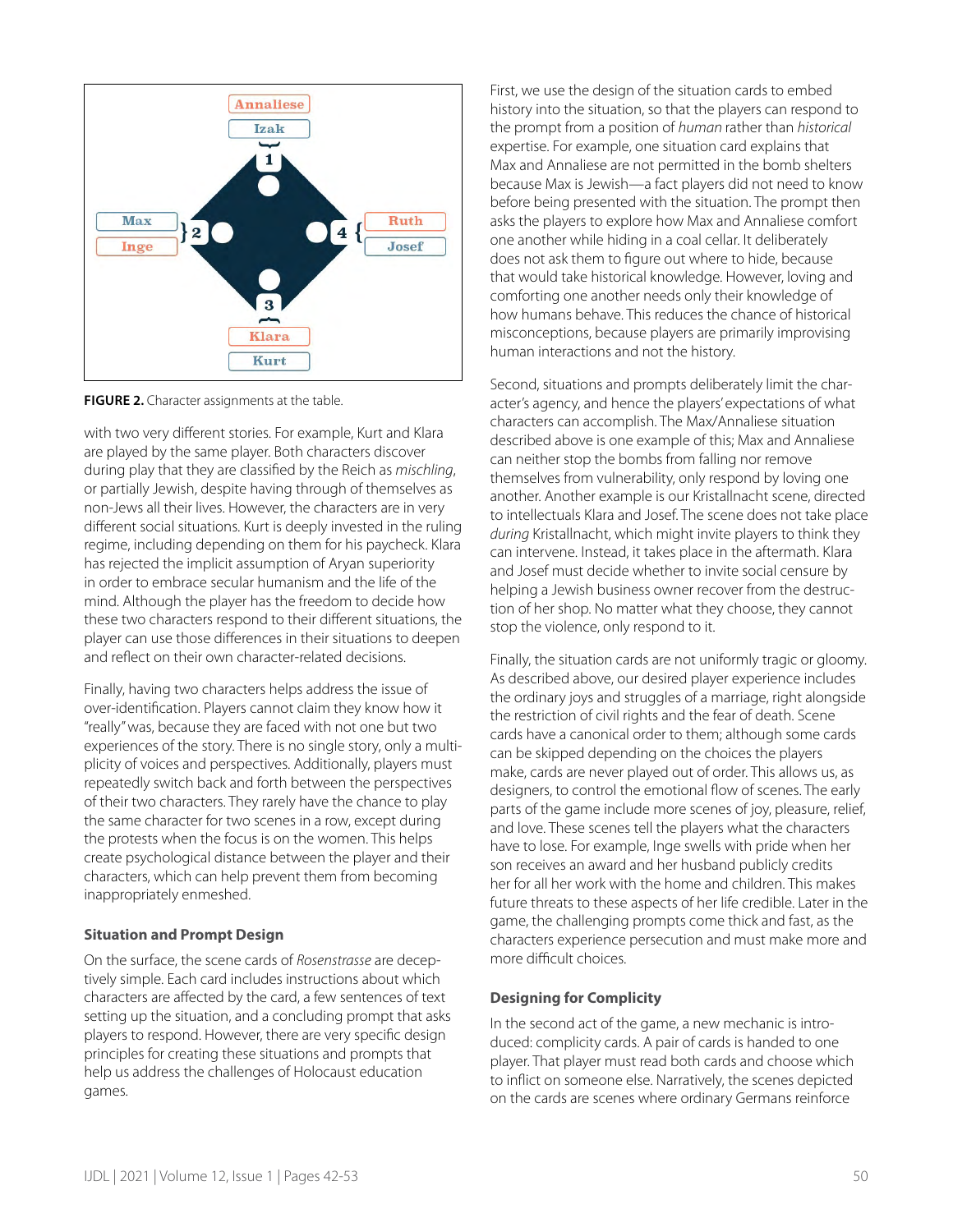or enforce the values of the regime. For example, in the complicity card directed to Max, Max takes a risk to take Annaliese on a special treat—a movie, which Jews are not allowed to attend. Someone, we don't know who, reports them, and Max must deal with the consequences.

The design of this mechanic reflects the narrative content. Although all other scenes are directed to particular characters, these cards are directed to *players* rather than to characters. The player, as a human being, takes on the role of the regime. They cannot hide behind "it's what my character would do," nor blame the facilitator. They must pick between two difficult and hurtful situations, and they must own that choice. The discomfort this produces is meant to help players recognize what it means to be complicit.

This design choice helps address the problem of lack of context. While the players are taking the role of two main characters, complicity cards force them to engage with the larger social forces that enable the persecution. They also force them into the roles of less sympathetic characters. It is relatively easy to see oneself in a Jewish man who is persecuted by the regime, or a heroic non-Jewish woman who stands up against it. It is less easy and comfortable to see oneself in the block leader who reports on Jewish misbehavior, or the Nazi officer who exploits the situation for sexual predation. This helps players not over-identify with their central characters—because the game asks them to take on many roles, and not all of them are comfortable ones.

Complicity is represented in other scenes as well, even when the players are not asked to take on the roles of the complicit. For example, Klara and Josef must decide whether to help a local woman recover from *Kristallnacht*, as described above. What makes it a difficult decision is that they are being watched by others. To do the kind, compassionate, community-oriented thing would ordinarily be obvious—but the cost is that they don't know who is looking, and what those people will do as a result. This theme is reinforced by a game element known as risk tokens. If the male characters come to the attention of the Reich, they receive tokens that help determine their eventual fate. There is a mechanical impact to "who is watching you."

Finally, complicity is designed into Kurt and Inge's entire storyline. These two characters begin the game affiliated with the Reich in a number of ways—philosophically, familially, emotionally, and pragmatically. After Kurt is defined as a *Mischling* by the regime—Jewish enough to be persecuted, if not quite Jewish enough to be murdered yet—he and Inge must find a way to reconcile their social position and commitments with this new classification by the state. These are reflected in specific scenes offered to these characters. For example, Inge is pressured by her family to divorce Kurt, while Kurt is offered the chance to serve as an orderly and round up other Jews. The players playing out these

scenes get to grapple with these questions from the inside. However, because the two other players (and the facilitator) are *watching* these scenes, they also get to see complicity with the regime explored.

#### **Facilitation Guidance**

Despite all these design decisions, we recognize that playing *Rosenstrasse* can lead players into tricky historical or game-related situations. We therefore thought it was important to make *Rosenstrasse* a facilitated game. However, we did not want to require the facilitator to be a history expert or a veteran role-player. We therefore created a facilitation guide for the game, from pre-game workshops to post-game debriefs.

The facilitation guide needed to accomplish three things. First, it needed to help less-expert role-players successfully facilitate the game. Second, it needed to support facilitators who were less expert with the history. Finally, it needed to reduce the cognitive load of running the game so that facilitators could focus on player interaction.

We accomplished these goals by separating the facilitator guide into two sections. First, we wrote an overview of the different game elements and components. This section included descriptions of the different card types (e.g. scene cards versus complicity cards), as well as visual illustrations of the physical game elements with pointers about how to use them. Second, we created a full walkthrough of the game full of just-in-time information about what the facilitator should do, from workshops all the way through to debriefs.

In the walkthrough section, the facilitator always has the information they need in front of them. For example, although we have a card deck with each scene printed on a card, we reprint the cards in the facilitator's guide. That way they do not have to remember the scene after they hand the card to players; they can still see it in front of them.

Alongside each card, we include explicit instructions for the facilitator about things they should do or not do. For example, some cards are optional and can be discarded based on player choice. This is explicitly called out at the top of the page: "If X, then immediately discard this card and draw the next one." If the facilitator has to play a character in the scene, they are told what character to play, along with guidance about how that character should behave. For some scenes, there are common historical misconceptions that come up, for example that a Jewish family would have access to a telephone (they would not). The facilitator receives explicit instructions for how to respond if the players try to introduce these common historical inaccuracies, including scripts for what to say and ideas for what they can offer instead. This explicit instruction, given at the same time that the facilitator will have to actually run the scene in question, reduces cognitive load because the facilitator does not have to remember it from scene to scene.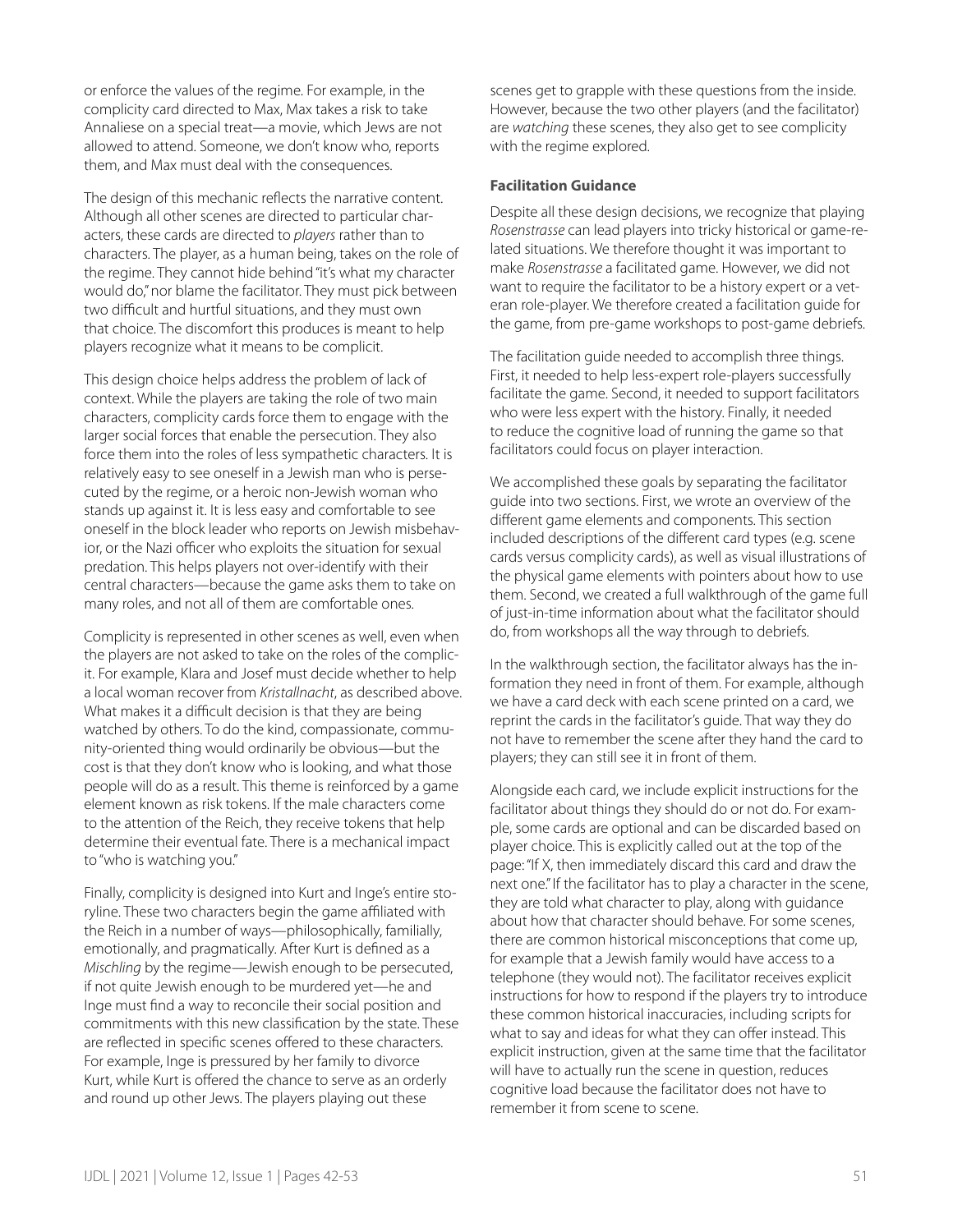Finally, alongside each scene we provide design notes for what the scene is trying to accomplish. That helps facilitators improvise when players do something unexpected—as players will always do in the context of these open-ended role-playing experiences. Because facilitators know *why* the scene is happening, it can help them decide *what* to do. Taken together, all these things help the facilitators correct historical misconceptions and manage player expectations about what is and isn't possible for their characters.

After the game is complete, facilitators run a debrief session for players. Typically, these sessions become lively discussions about what was historically accurate and what might not have been. In our playtests, we have observed that many groups immediately begin researching the events of *Rosenstrasse* and the lives of intermarried Jews under the Reich. We therefore include resources for the facilitator to support player-led research and allow players to correct their own historical misconceptions, rather than requiring the facilitator to have expert knowledge.

# **CONCLUSION**

In this paper, we have synthesized eight challenges for historical role-playing games that engage the Holocaust across four domains: challenges of history, challenges of character, challenges of agency, and challenges of experience. We then explain the analog role-playing game *Rosenstrasse*, and demonstrate how design decisions from the game address the eight challenges we identified. We believe that this work can be of service to other game designers who seek to address the Holocaust in their work, and can serve as a model for Holocaust educators to evaluate the educational appropriateness of specific proposed games. We look forward to seeing further design work in this space.

## **REFERENCES**

ADL (n.d.). Why Simulation Activities Should Not Be Used. [https://www.adl.org/education/resources/tools-and-strategies/](https://www.adl.org/education/resources/tools-and-strategies/why-simulation-activities-should-not-be-used) [why-simulation-activities-should-not-be-used](https://www.adl.org/education/resources/tools-and-strategies/why-simulation-activities-should-not-be-used)

Aleven, V., Myers, E., Easterday, M., & Ogan, A. (2010, April). Toward a framework for the analysis and design of educational games. In 2010 third IEEE international conference on digital game and intelligent toy enhanced learning (pp. 69-76). IEEE. [https://doi.](https://doi.org/10.1109/DIGITEL.2010.55) [org/10.1109/DIGITEL.2010.55](https://doi.org/10.1109/DIGITEL.2010.55)

Atwater, B. (2016). We need to talk: A literature review of debrief. *International Journal of Role-Playing*, *6*, 7-11.

Barron, B. J., Schwartz, D. L., Vye, N. J., Moore, A., Petrosino, A., Zech, L., & Bransford, J. D. (1998). Doing with understanding: Lessons from research on problem-and project-based learning. *Journal of the learning sciences*, 7(3-4), 271-311. [https://doi.org/10.1080/10508406](https://doi.org/10.1080/10508406.1998.9672056%20) [.1998.9672056](https://doi.org/10.1080/10508406.1998.9672056%20)

Benjamin, W. (2005). On the Concept of History (D. Redmond, Trans.). [https://www.marxists.org/reference/archive/](https://www.marxists.org/reference/archive/benjamin/1940/history.htm) [benjamin/1940/history.htm](https://www.marxists.org/reference/archive/benjamin/1940/history.htm)

Big Bad Con. (2019, March 31). Tell Me About Your Character. [https://](https://www.bigbadcon.com/tell-me-about-your-character/) [www.bigbadcon.com/tell-me-about-your-character/](https://www.bigbadcon.com/tell-me-about-your-character/)

Burke, L. L. (2013). Dog Eat Dog [Game]. Liwanang Press.

Carnes, C. (2014). *Minds on fire: How role-immersion games transform college*. Cambridge: Harvard University Press.

Clark, D. B., E. E. Tanner-Smith, and S. S. Killingsworth. (2016). Digital Games, Design, and Learning: A Systematic Review and MetaAnalysis. Review of Educational Research 86, no. 1: 79-122. [https://](https://doi.org/10.3102/0034654315582065) [doi.org/10.3102/0034654315582065](https://doi.org/10.3102/0034654315582065)

Crookall, D. (2014). Engaging (in) Gameplay and (in) Debriefing. *Simulation & Gaming*, 45(4-5), 416-427. [https://doi.](https://doi.org/10.1177/1046878114559879) [org/10.1177/1046878114559879](https://doi.org/10.1177/1046878114559879)

Culyba, S. (2018, September 24). The Transformational Framework: A Process Tool for the Development of Transformational Games (Version 1). figshare.<https://doi.org/10.1184/R1/7130594.v1>

Ellingboe, J. (2008). *Steal Away Jordan.* Stone Baby Games.

Hammer, J., Beltran, W., Walton, J., & Turkington, M. (2018). Power and control in role-playing games. In Deterding, S., & Zagal, J. (Eds.). *Role-playing Game Studies: Transmedia Foundations*. Routledge.

Hammer, J., & Heller, K. (2012). Playing history: How Ars Magica players develop historical literacy. *Proceedings of Meaningful Play*.

Hammer, J., To, A., Schrier, K., Bowman, S., & Kaufman, G. (2018). Learning and role-playing games. In Deterding, S., & Zagal, J. (Eds.) *Role-playing Game Studies: Transmedia Foundations*. Routledge.

Hammer, J., Turkington, M., & LeBlanc, N. (2018). Rosenstrasse: Holocaust Education Through Role Play. *Proceedings of the Meaningful Play Conference 2018.*

Heeter, C. (1992). Being there: The subjective experience of presence. *Presence: Teleoperators & Virtual Environments*, 1(2), 262- 271. <https://doi.org/10.1162/pres.1992.1.2.262>

Hodes, J. (2019, February 14). May I Play A Character From Another Race?. [https://jamesmendezhodes.com/blog/2019/2/14/](https://jamesmendezhodes.com/blog/2019/2/14/may-i-play-a-character-from-another-race) [may-i-play-a-character-from-another-race](https://jamesmendezhodes.com/blog/2019/2/14/may-i-play-a-character-from-another-race)

Hunicke, R., LeBlanc, M., Zubek, R. (2004). MDA: a formal approach to game design and game research. [https://www.aaai.org/Papers/](https://www.aaai.org/Papers/Workshops/2004/WS-04-04/WS04-04-001.pdf) [Workshops/2004/WS-04-04/WS04-04-001.pdf](https://www.aaai.org/Papers/Workshops/2004/WS-04-04/WS04-04-001.pdf)

Indian Land Tenure Foundation. (2019, March 31). When Rivers Were Trails[Game]. [https://indianlandtenure.itch.io/](https://indianlandtenure.itch.io/when-rivers-were-trails) [when-rivers-were-trails](https://indianlandtenure.itch.io/when-rivers-were-trails)

Just a Little Lovin' (2019, March 31). A LARP about friendship, desire, and the fear of death. [https://jall.us](https://jall.us/)

Kaplan, M. A. (1999). *Between dignity and despair: Jewish life in Nazi Germany*. Oxford University Press.

Kapo. (2017, January 23). Kapo. [http://www.kapo.nu/experience.](http://www.kapo.nu/experience.html) [html](http://www.kapo.nu/experience.html)

Kemper, J. (2017, June 21). The Battle of Primrose Park: Playing for Emanicatory Bleed in Fortune & Felicity. [https://nordiclarp.](https://nordiclarp.org/2017/06/21/the-battle-of-primrose-park-playing-for-emancipatory-bleed-in-fortune-felicity/) [org/2017/06/21/the-battle-of-primrose-park-playing-for](https://nordiclarp.org/2017/06/21/the-battle-of-primrose-park-playing-for-emancipatory-bleed-in-fortune-felicity/)[emancipatory-bleed-in-fortune-felicity](https://nordiclarp.org/2017/06/21/the-battle-of-primrose-park-playing-for-emancipatory-bleed-in-fortune-felicity/)

Klopfer, E., Osterweil, S., & Salen, K. (2009). *Moving learning games forward.* Cambridge, MA: The Education Arcade.